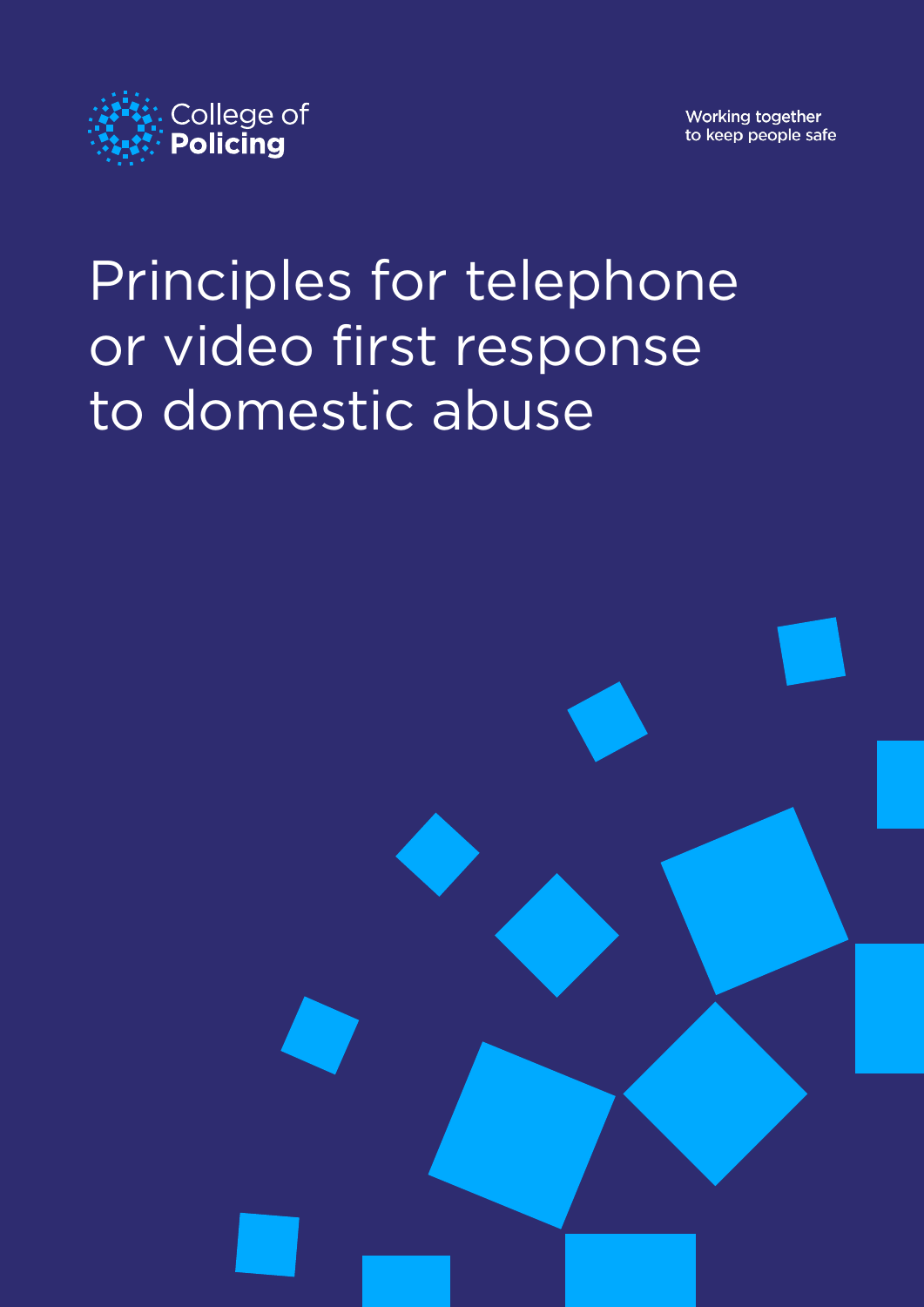College of Policing Limited Leamington Road Ryton-on-Dunsmore Coventry CV8 3EN

© College of Policing Limited (2022)

All rights reserved. No part of this publication may be reproduced, modified, amended, stored in any retrieval system or transmitted, in any form or by any means, without the prior written permission of the College or as expressly permitted by law.

Anyone wishing to copy or re-use all or part of this document for purposes other than expressly permitted by law will need a licence. Licence applications can be sent to the College of Policing lead for IPR/licensing.

Where we have identified any third-party copyright material, you will need permission from the copyright holders concerned.

For any other enquiries about the content of the document, please email **[contactus@college.pnn.police.uk](mailto:contactus%40college.pnn.police.uk?subject=Safer%20Streets%20toolkit)**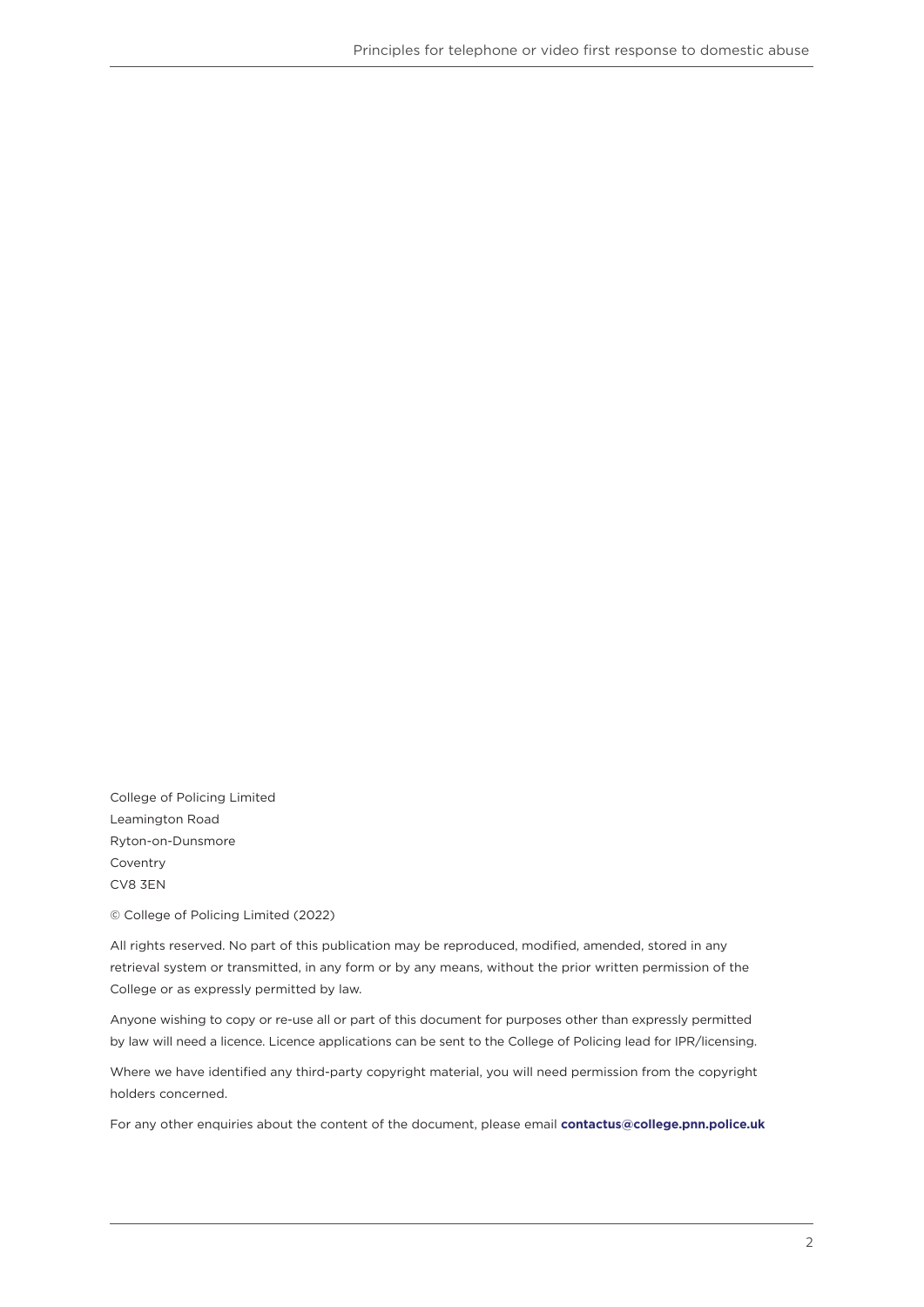## **Contents**

| <b>Summary</b>                                    | 4  |
|---------------------------------------------------|----|
| <b>Background and theory</b>                      | 5  |
| <b>Implementation and evaluation in Hampshire</b> | 7  |
| <b>College-supported pilots</b>                   | 9  |
| Evaluation                                        | 9  |
| Implementation during the pandemic/first lockdown | 11 |
| <b>Summary and next steps</b>                     | 12 |
| Victim satisfaction                               | 13 |
| Video first response                              | 13 |
| <b>Conclusion</b>                                 | 14 |
| <b>References</b>                                 | 16 |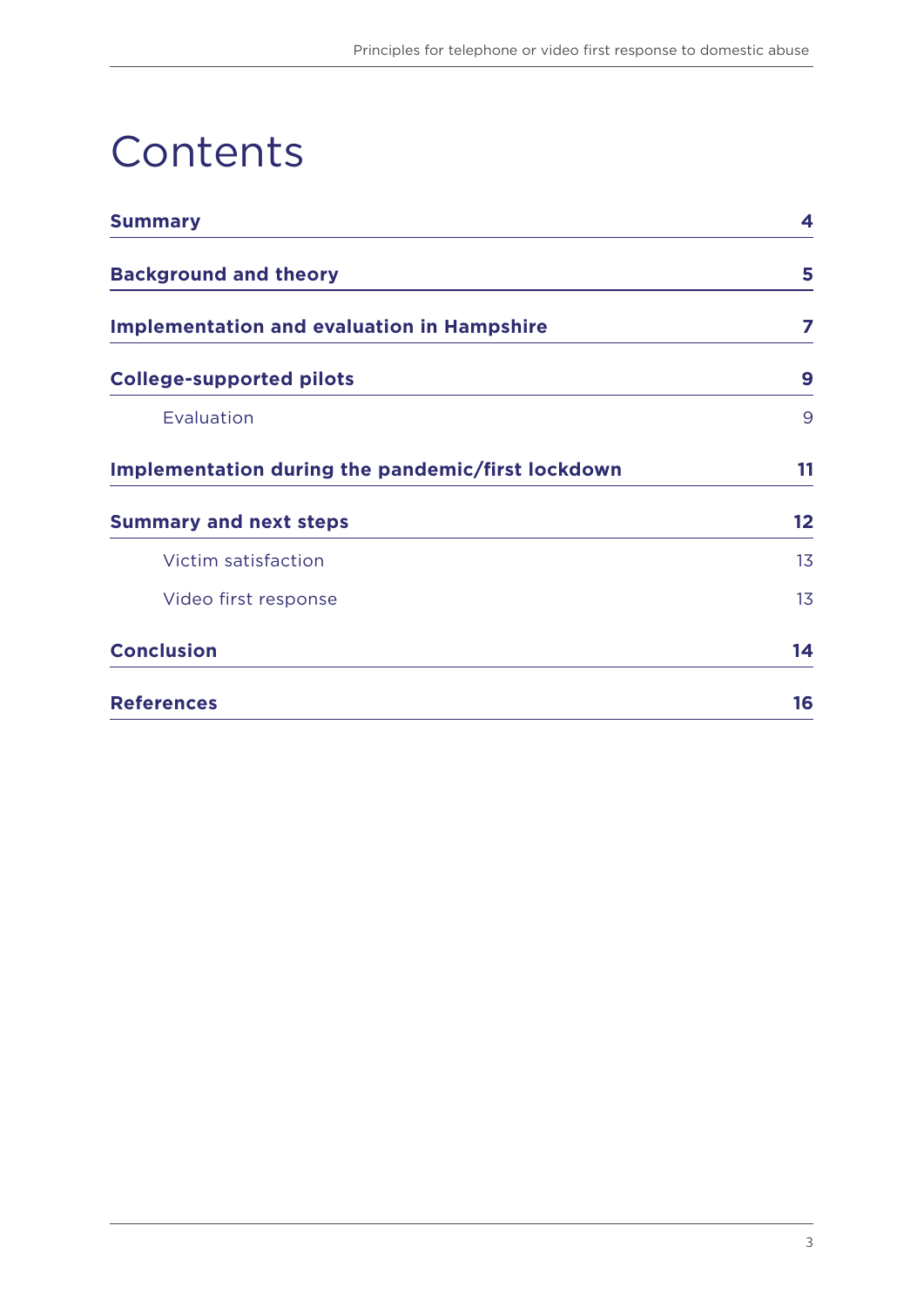#### <span id="page-3-0"></span>Summary

- There is a strong theoretical case for adopting telephone first response (TFR) and 'emerging' empirical evidence base for video first response (VFR) to some incidents of domestic abuse (DA) that would otherwise receive a 'slow time' deployment.
- Evaluation evidence from two forces for TFR showed greater disclosure of abuse, permitting a more comprehensive identification of risk and better recording of crimes with TFR.
- The College has not heard of any issues or dissatisfaction with the approach from pilot forces, but there is a gap in the evidence base around victims' views.
- As forces have to make an initial investment in resourcing and training, lack of clarity on the long-term viability of the approach is preventing further uptake.
- The College finds that there is evidence to support TFR and VFR and we suggest a set of principles intended to ensure safe and effective implementation.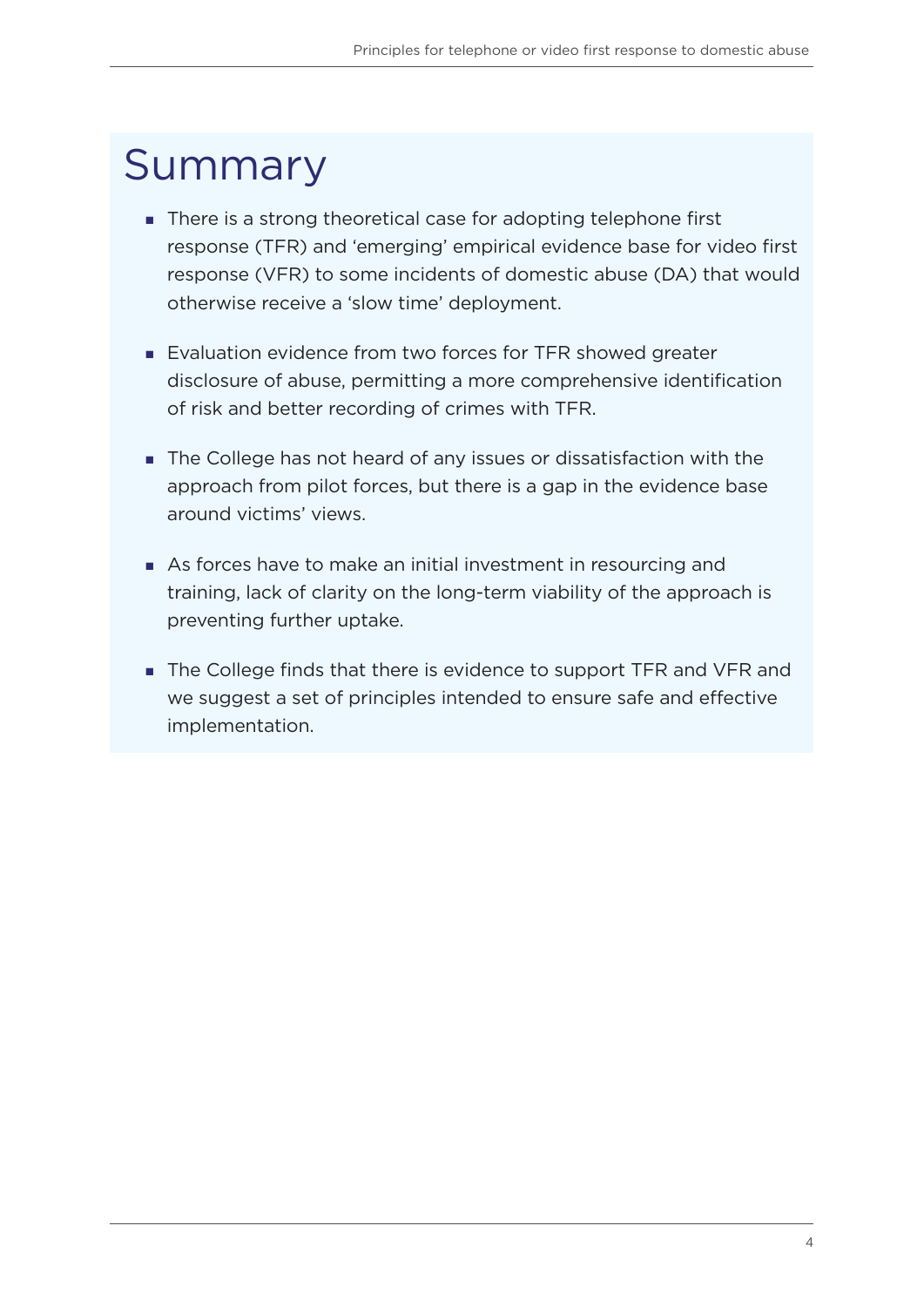#### <span id="page-4-0"></span>Background and theory

Policing has for some time been concerned with using resources efficiently and providing a proportionate and (more) effective response to specific calls for service (Flanagan, 2008). One question relating to efficient and effective use of resources is whether a physical deployment of a first response officer or officers is required for every call for service, or whether a TFR may be preferable in certain circumstances. In relation to DA specifically, there will always be calls for service that require either an immediate or priority response. These are cases where there are immediate safeguarding and/or investigative imperatives. There may, however, be other calls where a TFR may be acceptable, or even preferable to an officer deployment.

The College believes the theoretical case for TFR/VFR for certain DA calls for service is sound.

- Some victims specify a preference for a scheduled appointment/to speak with officers at a time that is convenient for them.
- 'Grade 3'/'slow time'/scheduled officer deployments ('diary car') can take place, in some cases several days after the original call to police.
- If Is more reflexive and call-backs frequently occur much faster than slow time officer deployments.
- College research1 suggests (some) response officers view slow time DA deployments as low-priority work and question the wisdom of pursuing reports that are, in some cases, several days old.
- Deployment does not necessarily remove risk and it is not possible to remove risk entirely from the system. With appropriate training and supervision, telephone first responders may develop a better and more specialist working knowledge of DA and risk assessment than has been observed in some first response officers.

<sup>1</sup> This view has been expressed during observations with frontline officers both in research to review the DASH risk model (Robinson and others, 2016) and an ongoing project.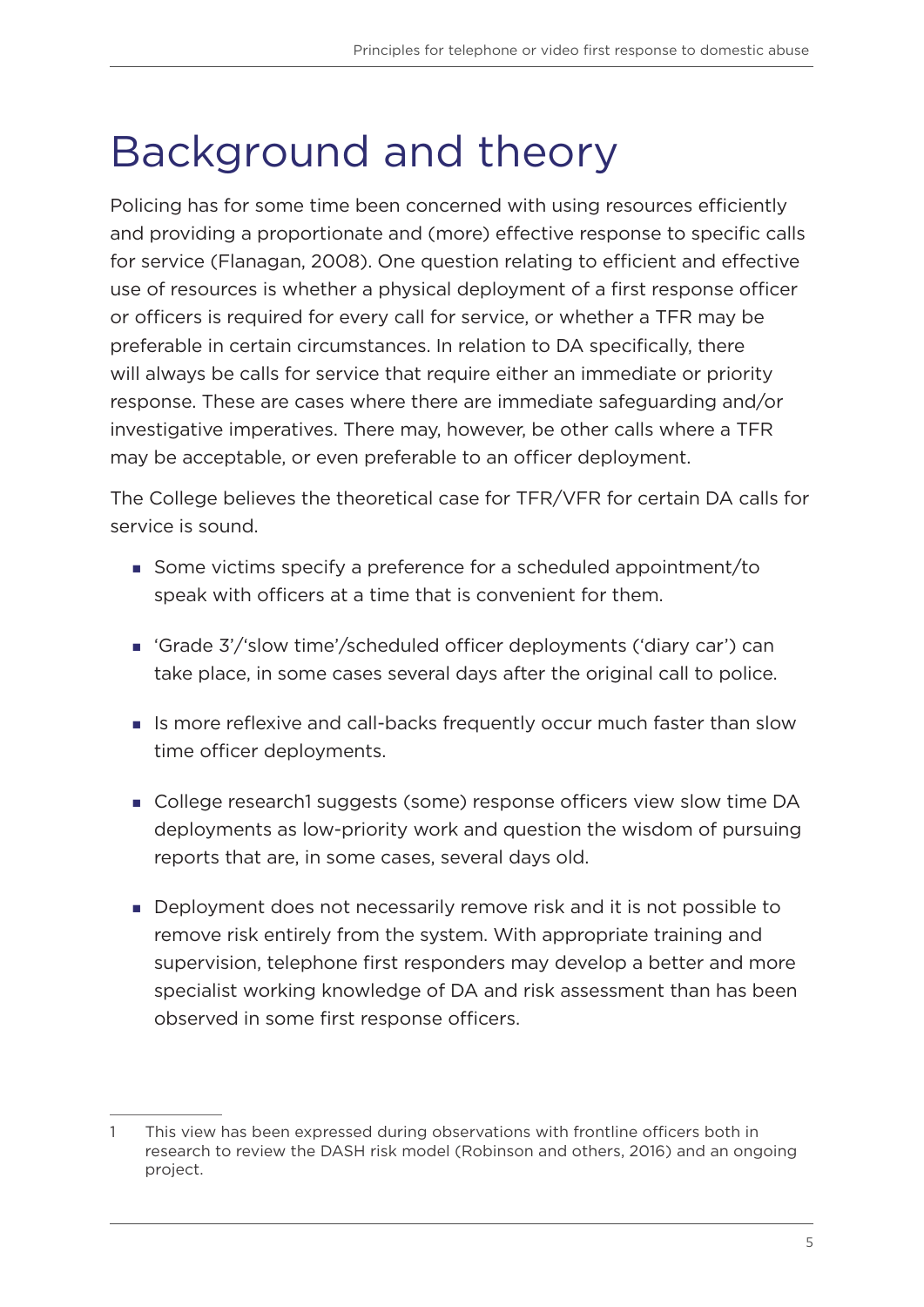- By providing a timely, proportionate response to specific DA calls, frontline resources can be maximised and deployed more efficiently and effectively to cases that require officer attendance. A risk-averse approach to deployment results in inefficient use of resources and dilution of the effectiveness of response for cases across the board.
- Safeguarding officers and staff in forces, and specialist support services in the charity sector, conduct some of their risk assessment and safety planning work by telephone.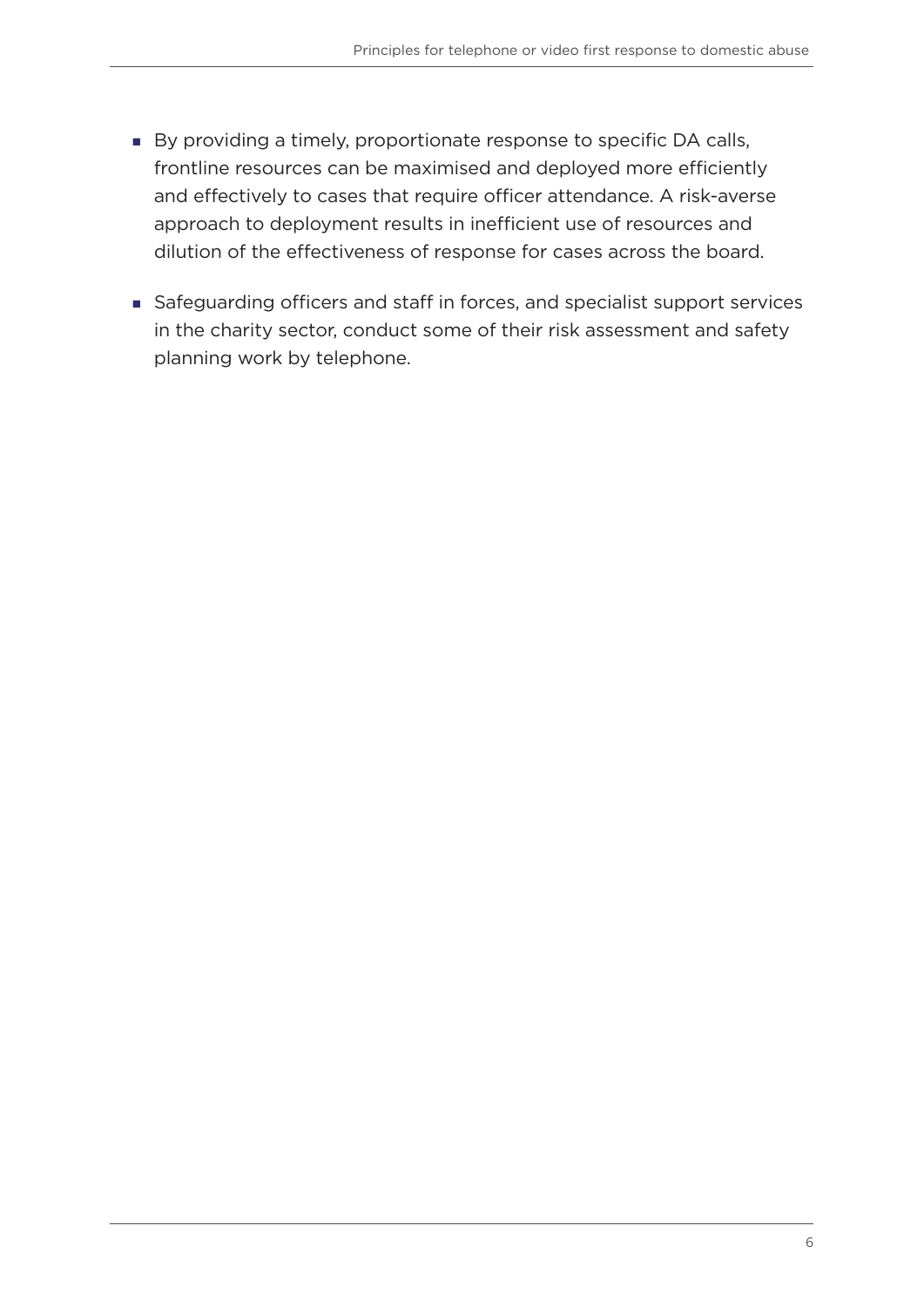## <span id="page-6-0"></span>Implementation and evaluation in Hampshire

From April 2015, and following consultation with partner agencies, survivor groups, and the National Police Chiefs' Council (NPCC), Hampshire Constabulary introduced TFR for a tightly controlled cohort of DA calls for service. These calls were drawn from a pool graded, through an initial risk assessment, as suitable for a 'slow time' or scheduled response, as opposed to those assessed as requiring an 'immediate' or 'priority' response. This process of initial risk assessment and prioritisation of calls for service is undertaken across forces. An additional triage process was implemented in the force's Resolution Centre (a specially resourced telephone response unit of investigators) to identify cases deemed unsuitable for a TFR: reports of physical assaults, stalking or harassment; cases with existing 'high risk' warning markers; breaches of bail conditions or protective orders; and cases where the victim and perpetrator cohabit. In addition, the telephone first responder could refer the case back for a priority deployment if further information emerged suggesting a deployment was required.

If, following triage, a case was deemed suitable for a TFR, the Resolution Centre would initiate a priority call-back and a telephone first responder would record full details of the report, undertake a domestic abuse, stalking, harassment and honour-based violence (DASH) risk assessment and make appropriate safeguarding referrals. They would also record a crime or noncrime incident, as appropriate. Crimes with no immediate safeguarding issues were tasked to local investigation teams. Where no offences were identified, or where there was a minor offence with no complaint or opportunity to prosecute, the report was closed in the Resolution Centre (in the same way it would be by a response sergeant if there was a deployment). All cases closed in the Resolution Centre were reviewed by a detective sergeant.

Following concerns expressed by HM Inspectorate of Constabulary and Fire & Rescue Services (HMICFRS) that the quality of risk assessment and subsequent investigation may be inferior with a TFR as opposed to a traditional deployment, Hampshire ceased the practice (Robinson, 2017). This introduction and subsequent suspension of TFR to DA in Hampshire provided an opportunity to evaluate the effectiveness of the approach with a 'natural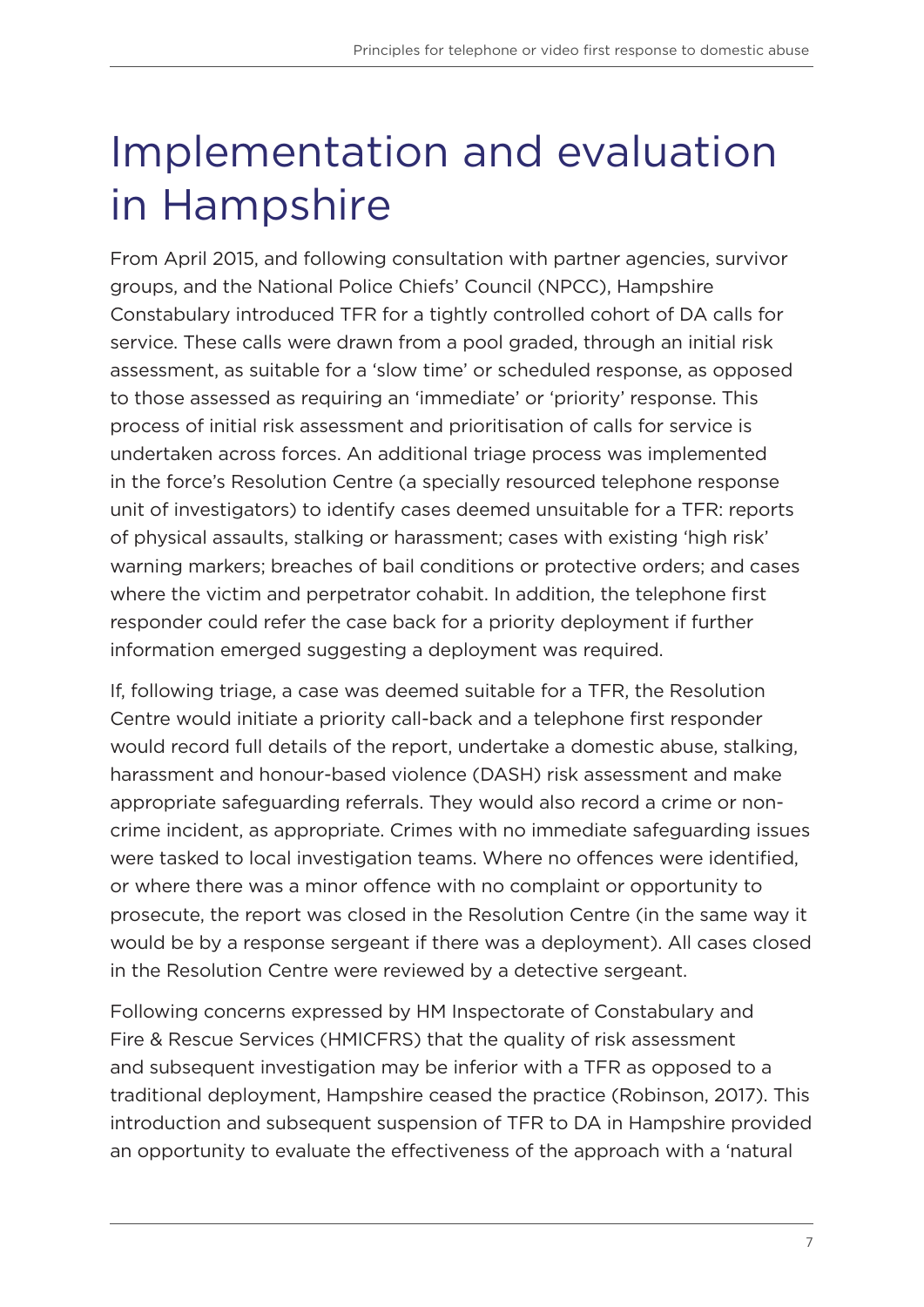experiment'. Cases from the first three months of 2016 that received a TFR were compared with cases from the first three months of 2017 that would have been eligible for a telephone response but received a deployment. The evaluation suggested that TFR was more effective in a number of ways, for the specific cohort of calls it was applied to.

- There was less missing data on DASH risk assessments undertaken by telephone first responders and more comprehensive free text data was recorded.
- **EXA** Telephone first responders achieved greater rates of disclosure than deployed first response officers across the majority of DASH questions, especially in relation to sensitive questions such as sexual victimisation.
- As a consequence of greater disclosure, telephone first responders identified twice as many 'medium risk' cases and three times as many 'high risk' cases.
- TFR resulted in more DA crimes recorded (telephone first responders were more likely than first response officers to uncover offences, or have offences disclosed to them, during the initial investigation).
- Cases dealt with initially by telephone were more likely to result in formal police action (such as charges, summonses, cautions and penalty notices).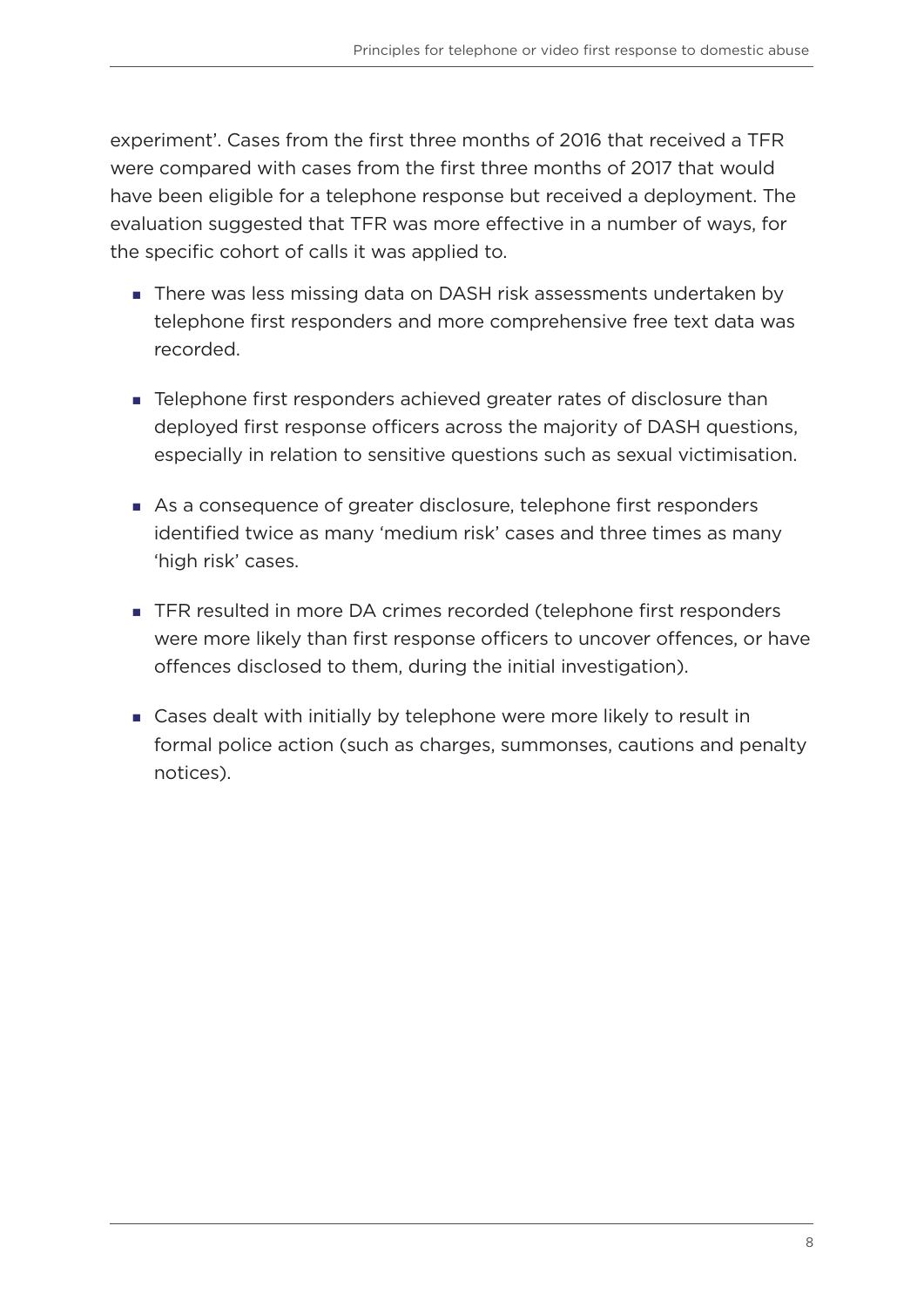### <span id="page-8-0"></span>College-supported pilots

Following publication of the positive findings from Hampshire, the College supported forces to further pilot and evaluate TFR to DA. An advisory group was convened in early 2018 comprising police practitioners, academic subject experts and representatives from the charity sector groups SafeLives and Solace Women's Aid. The group raised no major concerns with the approach. Specialist support services confirmed that they undertake some risk assessment and support work by telephone.

Hampshire, West Midlands, Northamptonshire, Staffordshire, Greater Manchester and Northumbria have been involved in the piloting. The College specified strict criteria for the piloting and which cases were suitable for a telephone response, drawing on the criteria used in Hampshire.

#### Evaluation

**Hampshire** has not conducted further formal evaluation. Internal monitoring has not suggested any significant issues with the TFR approach since it was reintroduced.

**Staffordshire** partnered with a local university to evaluate its pilot. The evaluation considered around 1,000 cases, split between TFR and deployment. The evaluation replicated the findings in Hampshire in that a TFR was timelier, secured greater disclosure from victims and recorded more crimes. Cases dealt with by telephone resolution during the evaluation period did not generally result in formal police action, and a higher proportion were classified as 'Outcome 16' (suspect identified; victim does not want to proceed). Due to the evaluation design, however, it is not possible to know if the difference in outcomes was a direct result of TFR. As Staffordshire introduced TFR alongside grade 3/slow time deployment, it is likely that the sample of grade 3 cases from before the introduction of TFR was qualitatively different to the TFR sample to which it was compared (and likely contained a greater proportion of cases where formal police action was more likely, such as violence with injury).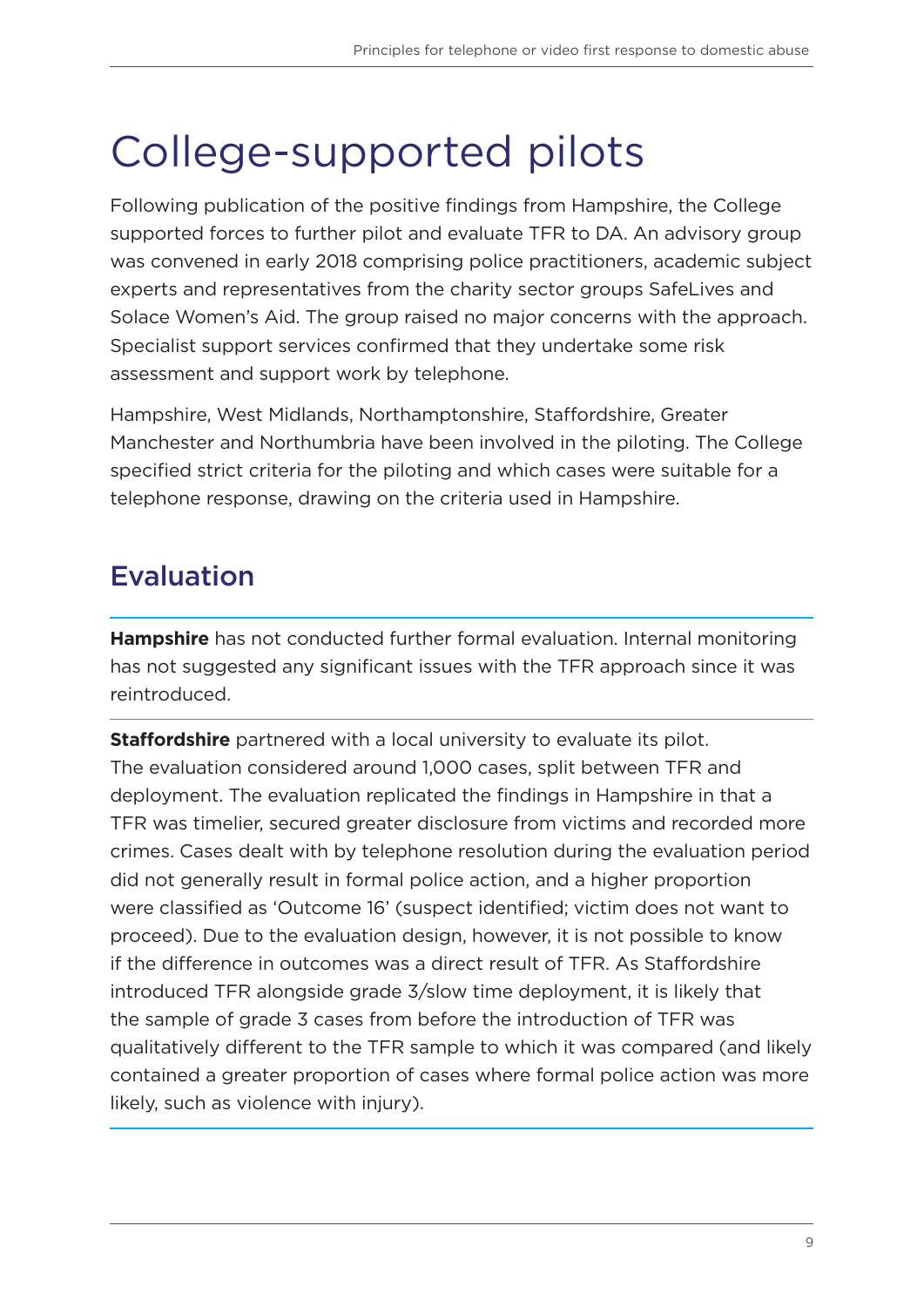**West Midlands** conducted analysis on around 450 cases, split between TFR and deployment. The evaluation did not consider disclosure of abuse or crime recording, but it did examine formal police action. West Midlands used a comparison group drawn from cases otherwise eligible for TFR but where there were lines of enquiry that favoured deployment. This design overcame a key limitation of the natural experiment design in that outcomes would not be affected by factors associated with differing time periods (such as differences in resources between the time periods). A disadvantage of the design was that the samples were not equivalent, with the deployment sample perhaps favouring cases that were more easily solvable. Despite the non-equivalent samples, the evaluation found no difference between the groups in relation to outcomes. The evaluation also found TFR cases were marginally less likely to result in further police contact.

**Greater Manchester** (who implemented the pilot in specific areas of the force) and **Northamptonshire** both indicated that the strict criteria for calls being eligible for the pilot meant they had insufficient cases to undertake formal evaluation.

**Northumbria** implemented TFR later than the other forces and is currently planning an evaluation.

VFR has been evaluated to some extent in **Sussex** and **Kent**.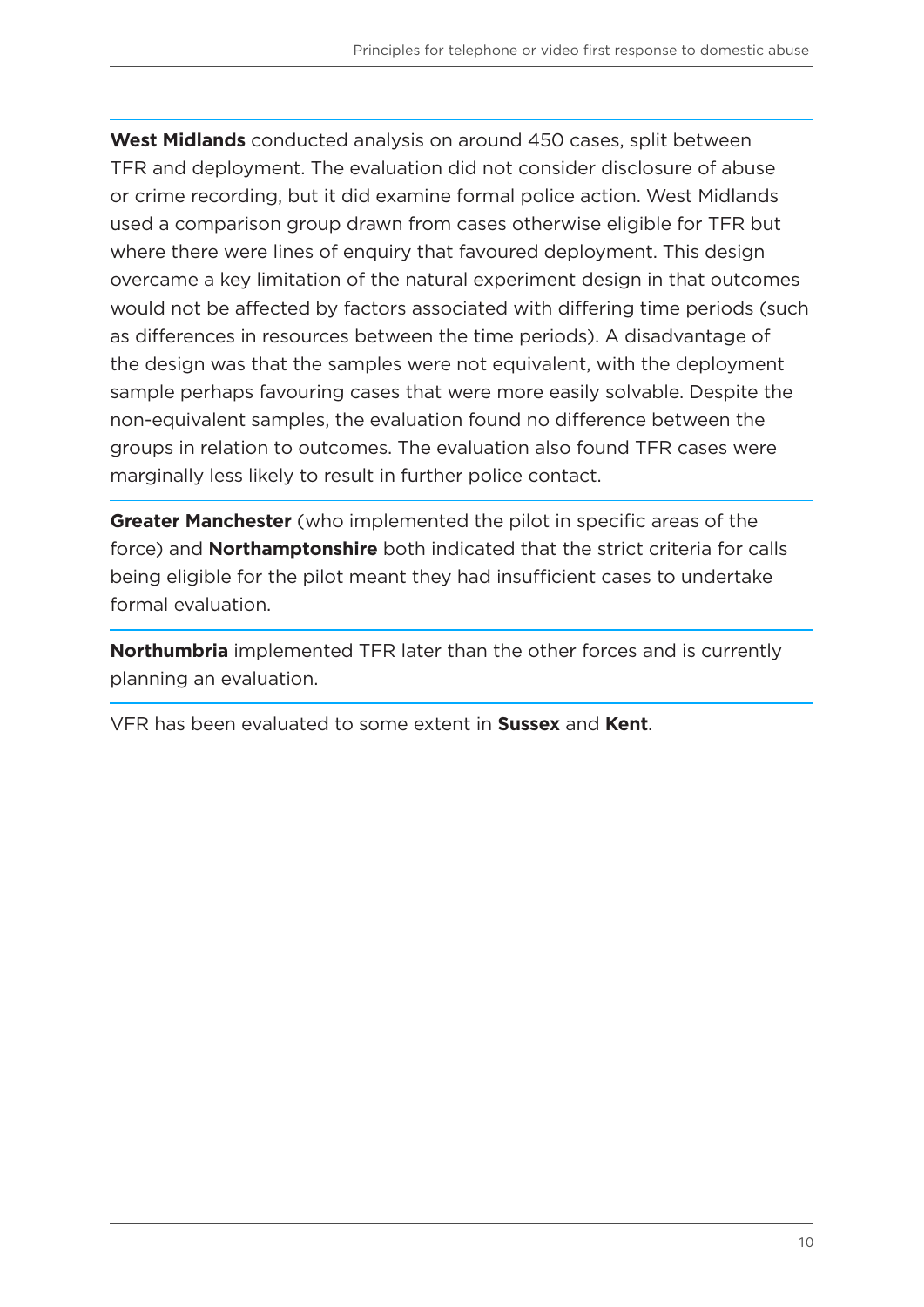## <span id="page-10-0"></span>Implementation during the pandemic/first lockdown

Following feedback from forces, the College convened a second advisory group in February 2020 to discuss making the criteria for including cases in the pilot less restrictive. In addition to the participating forces, the group again had representation from charity sector support services (Women's Aid and SafeLives) and HMICFRS. Specifically, it was agreed that there was no reason to restrict the use of TFR to cases involving ex-partners (when there is generally no such restriction for grade 3/slow time deployments).

Shortly following this meeting, the first COVID lockdown was imposed and significant concerns were raised within policing about forces' ability to respond to calls for service with a workforce depleted by officers falling ill and/or self-isolating. As it became clear forces may have to initiate emergency protocols, the College issued guidance to all forces on TFR to DA in exceptional circumstances. During the first lockdown, at least two of the pilot forces extended TFR to 'priority' DA calls for service and/or calls that did not meet the original criteria for inclusion. We do not know about arrangements in forces outside the pilot but, anecdotally, it is likely that nonpilot forces adopted the approach to varying degrees (and possibly beyond the original pilot criteria) during this time.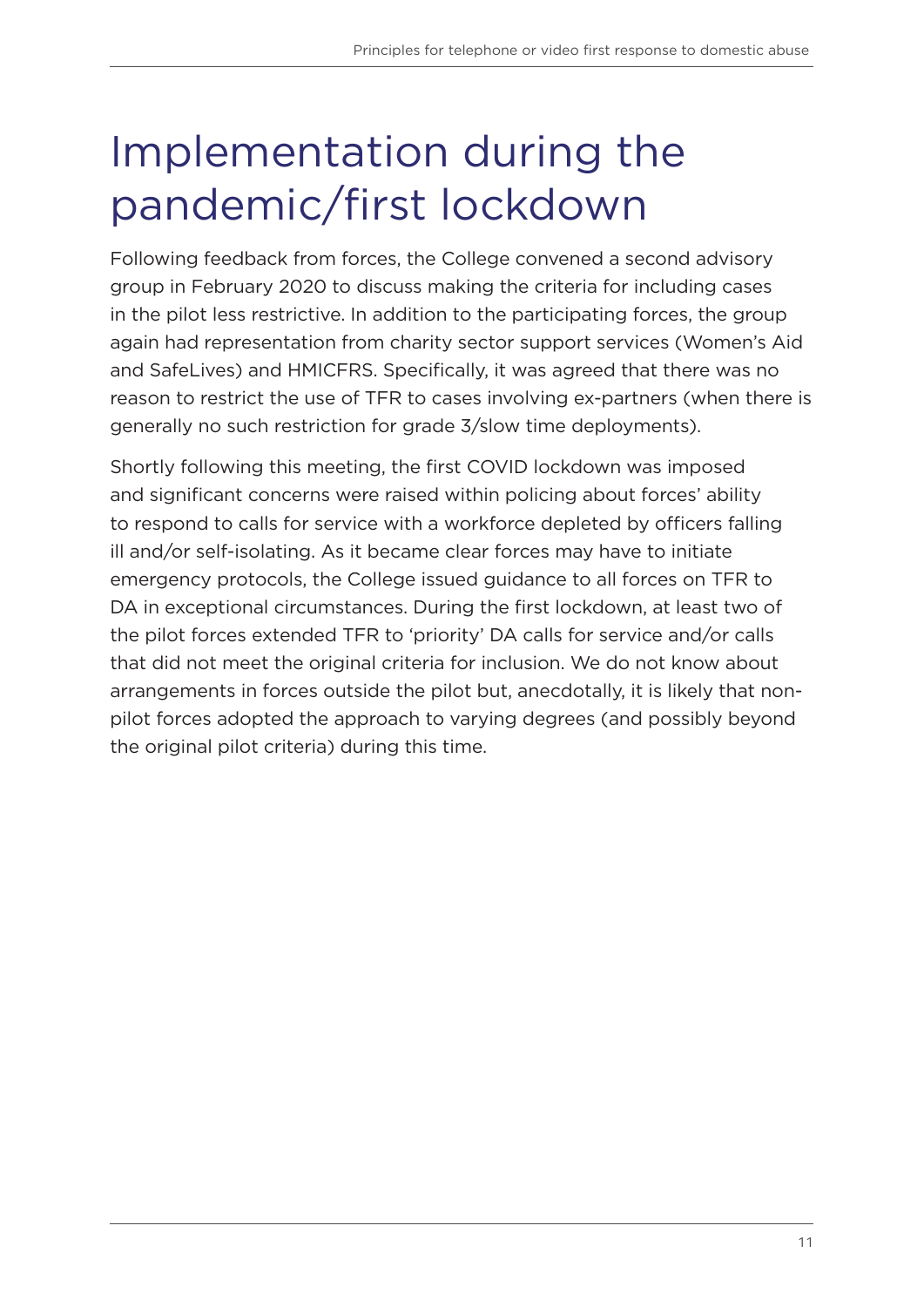#### <span id="page-11-0"></span>Summary and next steps

The pilot forces have been operating TFR to DA for more than two years. During that time, there have been no reports to the College of issues or problems with the approach, save for the restrictive nature of the original criteria. The College has received no reports of serious incidents directly following a TFR and no reports of victim dissatisfaction with the approach. One pilot force has replicated the positive findings around greater disclosure of abuse and better identification of risk and criminal offences that were observed in the original evaluation in Hampshire.

A key advantage of TFR is that victims generally receive a much timelier response than an equivalent grade 3/slow time deployment. In the worst cases, a slow time deployment can take place several days after the initial call to police; a prioritised TFR is undertaken generally within 24 hours. A TFR is also undertaken by somebody who has enhanced training and supervision, and views these DA calls for service as their priority. It is possible that this combination of factors is reflected in the greater levels of disclosure of abuse and better identification of risk documented by evaluation in two forces.

There are a few obvious concerns with the approach. One possible concern is that evidence may be lost as a result of not physically attending the scene. This concern is diminished by the fact that incidents eligible for TFR are generally those that would be deployed to slow time. Forces can triage out cases where there is a specific requirement to pursue lines of inquiry by physical deployment. The evaluation in Hampshire suggested in fact that investigative outcomes were better for TFR. Another possible concern is knowing whether a perpetrator is present at the time of call-back. This concern is mitigated to a large extent by the scheduled nature of the calls. Forces can use code words agreed with the victim as a further means of determining whether it is safe to proceed. A further concern is that, even in the absence of a perpetrator, by not attending, a first responder may miss, for example, vital clues in victims' body language indicative of minimisation or withholding information. This concern is mitigated by the finding that evaluation in two forces showed victims disclosed more on average to telephone first responders than to officers deployed.

At the second advisory group meeting in early 2020, it was agreed that the criteria for the pilot could be relaxed, subject to caution and a staged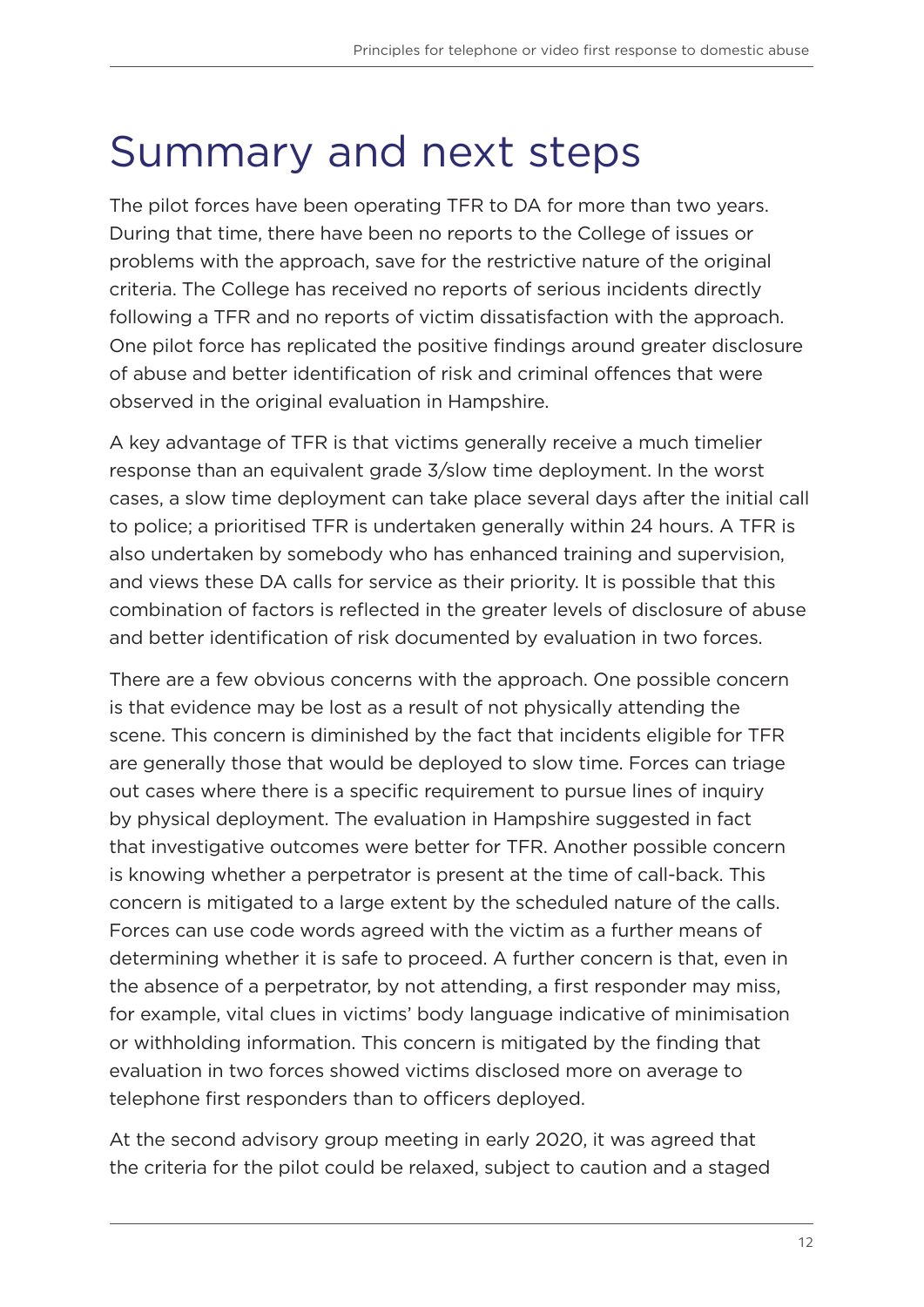<span id="page-12-0"></span>approach. The advent of the pandemic made TFR 'business as usual' for many forces, for a period of time at least. The College's view, based on the experience of implementation in forces to date, is that TFR to DA in a controlled, risk-based setting is a valid approach. The existing pilot process has frustrated wider take-up of the approach as some forces have struggled to generate enough cases to enable robust evaluation. To commit to resourcing and upskilling call centre staff, and maintaining the infrastructure required for telephone or video response to DA, forces have suggested there needs to be some certainty about the ongoing viability of the approach.

We believe, on balance, that further delaying wider uptake of the approach is not proportionate to the cost associated with further developing the evidence base at this stage. In addition, it is possible that forces who adopt the approach will seek to and/or can be encouraged to evaluate such that the evidence base will develop alongside implementation.

#### Victim satisfaction

No evaluation to date has included an assessment of victims' experience of TFR. Although pilot forces have not informally reported dissatisfaction with the process from victims, victims' views on the approach remain a gap in the evidence base. If there was further evaluation of the approach, formally assessing the views of victims should be considered a priority.

#### Video first response

The College is aware of two forces testing VFR to DA. The principle appears similar or identical to the TFR approach, but using Zoom or similar technology. The VFR approach would mitigate further any concerns surrounding perpetrator presence and assessing the body language of the victim. Forces testing the approach plan some degree of evaluation. The College will keep informed of this work, as it develops.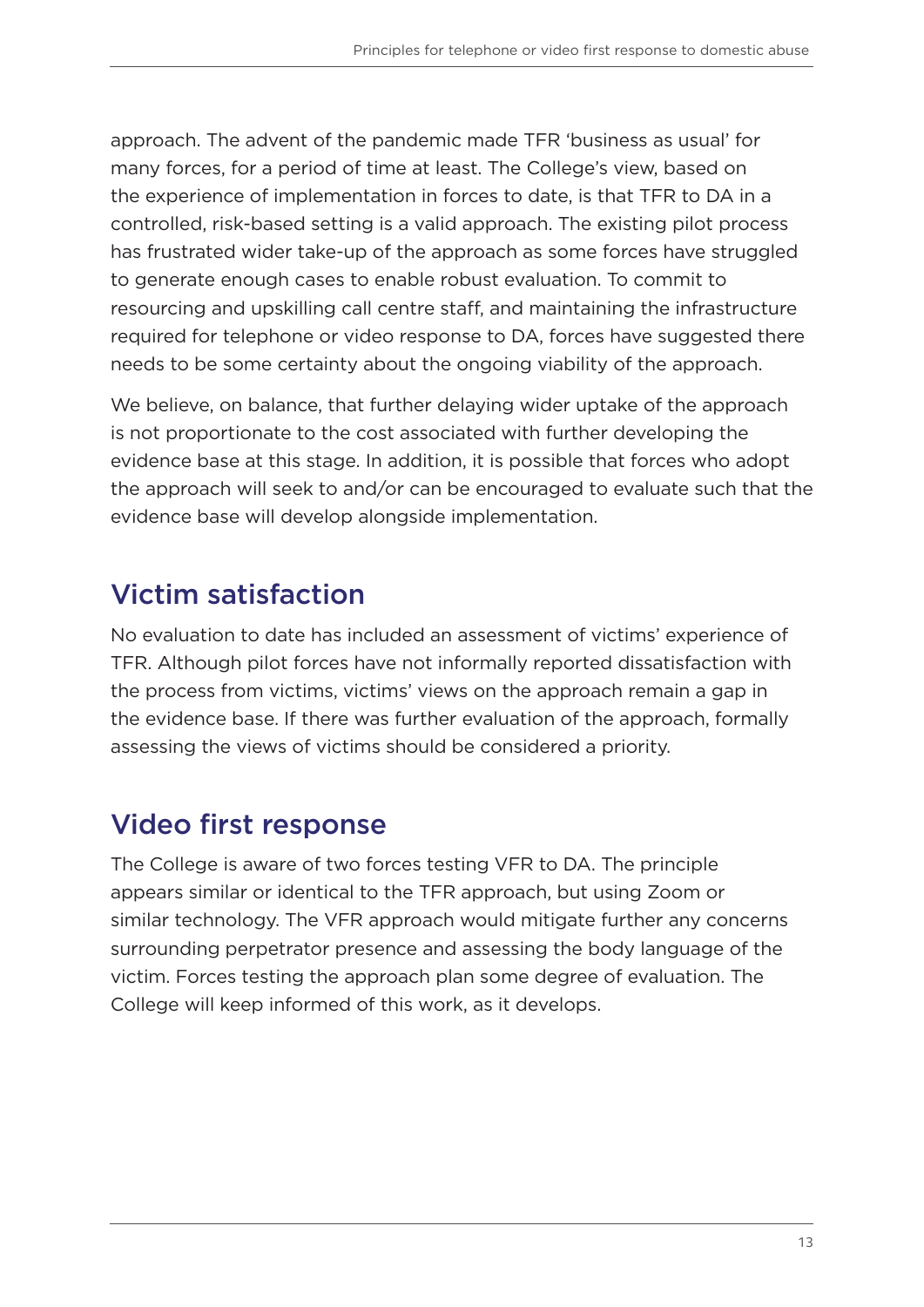### <span id="page-13-0"></span>Conclusion

Having drawn together and considered the evidence from existing piloting of the approach, the College finds no reason for forces not to use TFR or VFR to DA in a risk-informed way.

While acknowledging that local circumstances may vary, the College suggests a set of core principles that can be followed to ensure the approach is implemented safely and appropriately.

A key principle, recognised throughout the piloting, is that TFR to DA should be victim focused and informed by risk. It is not a means to manage down demand by not undertaking appropriate and proportionate risk assessment, investigation and safeguarding.

#### Suggested principles for implementing telephone or video first response to DA

- Telephone or video first response to DA should be risk informed and victim focused. It must not be used to manage down demand by not undertaking appropriate risk assessment, investigation and safeguarding.
- Forces should train telephone or video first response in DA and risk assessment, including coercive control and stalking.
- Officers and staff undertaking TFR to DA should have appropriate supervision.
- Forces should conduct an initial assessment of risk (using the THRIVE model, or equivalent). Telephone or video first response is not appropriate if there is an identified risk to safety.
- Forces should have a robust triage process, involving comprehensive intelligence and history checks, to determine calls suitable for telephone or video first response, and a clear route to reinstigate officer deployment if appropriate.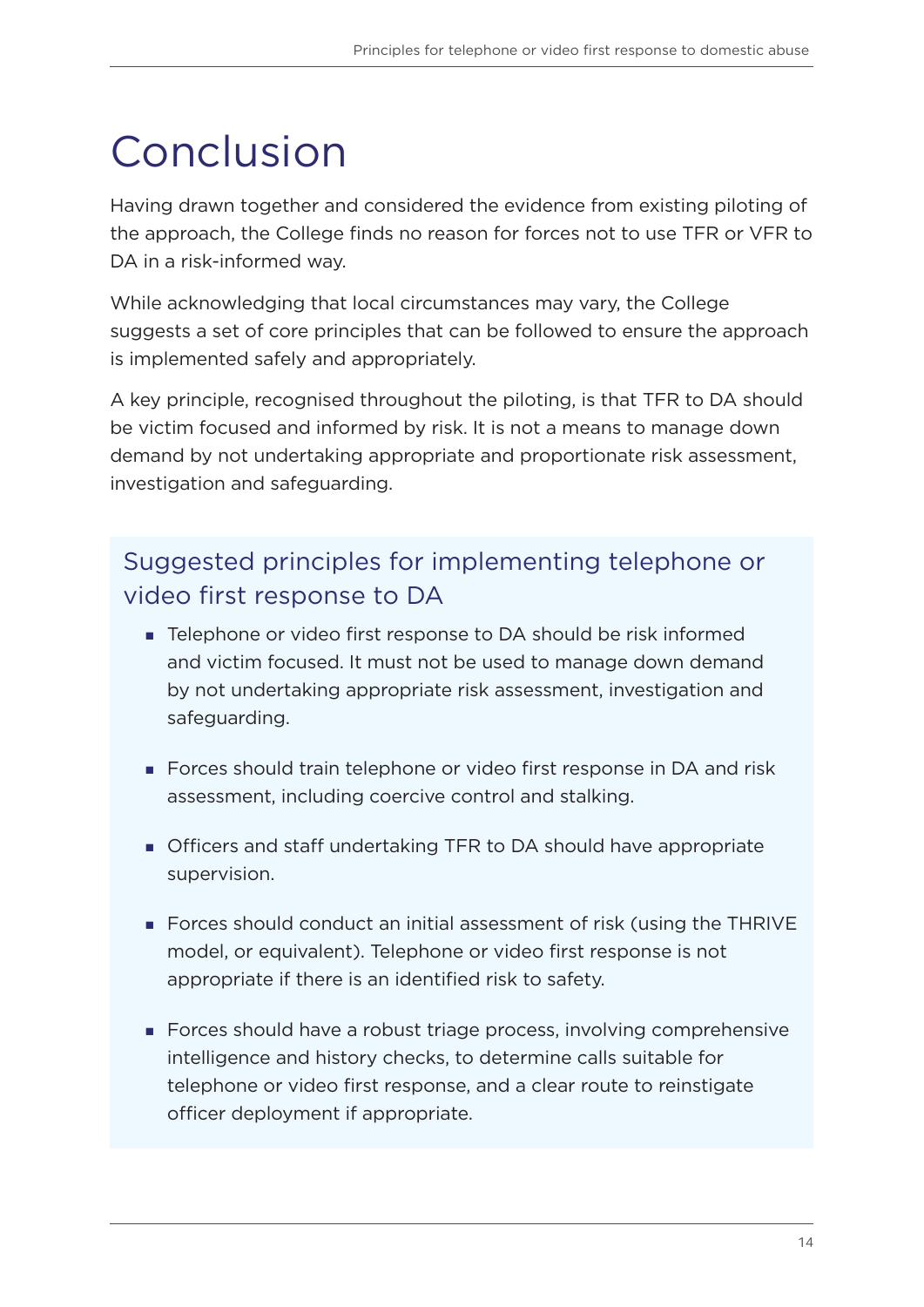- **F** Telephone or video first response is not appropriate if evidence may be lost as a result of not attending, or if there are lines of enquiry that require attendance.
- Cases should not be deemed suitable for a telephone or video first response if the initial report suggests there is controlling or coercive behavior, or behavior that amounts to stalking (as opposed to harassment or malicious communications).
- Forces should have safeguards relating to the potential for perpetrators to be present during call-back, and for ensuring safety of children/voice of the child.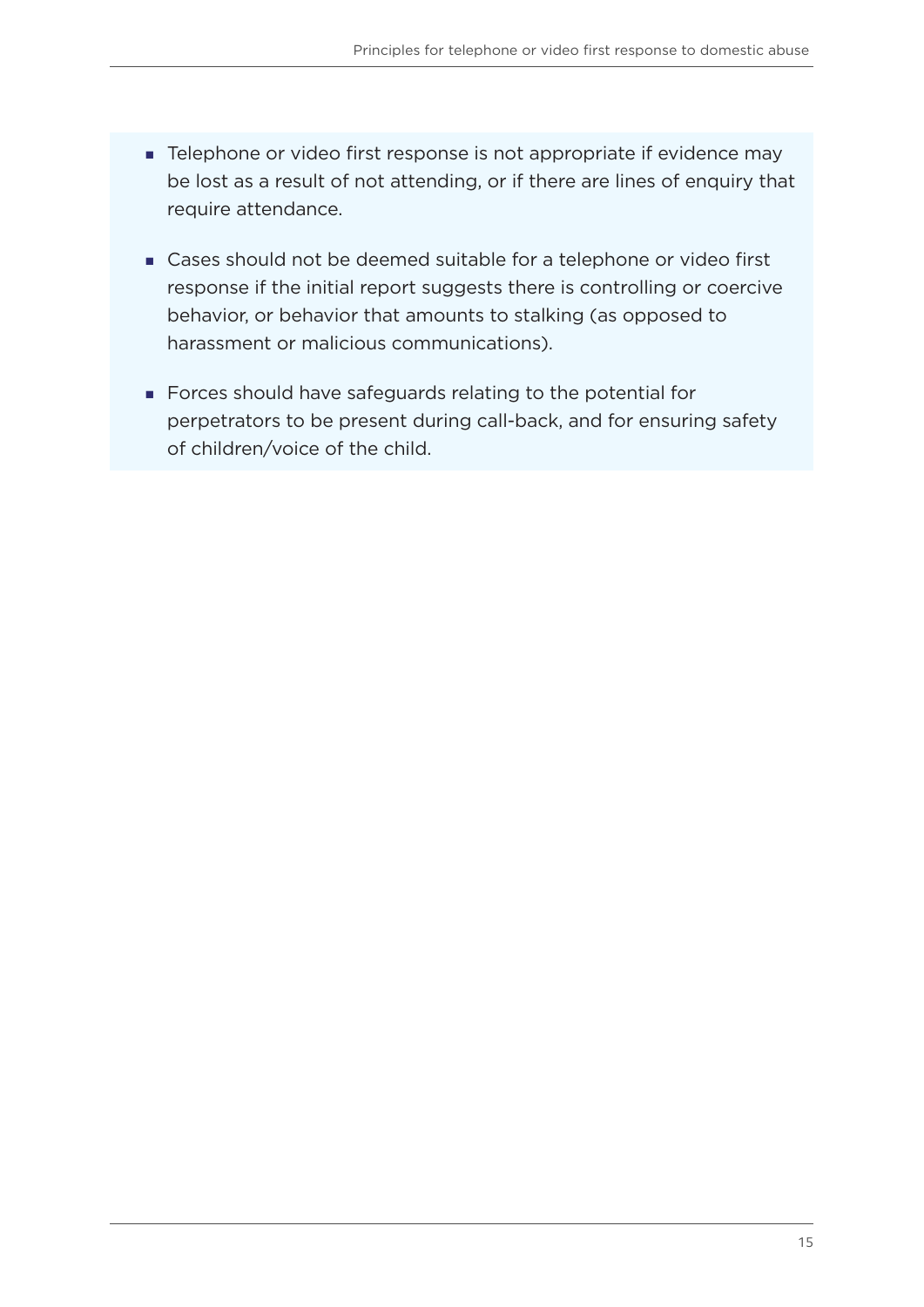# <span id="page-15-0"></span>References

Flanagan R. (2008). '[The review of policing: Final report](https://www.justiceinspectorates.gov.uk/hmicfrs/media/flanagan-review-of-policing-20080201.pdf)'. Independent Review of Policing, February, UK.

Robinson A and others. (2016). 'Risk-led policing of domestic abuse and the DASH risk model'. What Works Centre: Crime Reduction Research, UK.

Robinson A. (2017). 'Establishing the efficacy of a telephone-based police [response to domestic abuse: Hampshire Constabulary's Resolution Centre](https://orca.cardiff.ac.uk/107133/)'. Cardiff: Cardiff University.